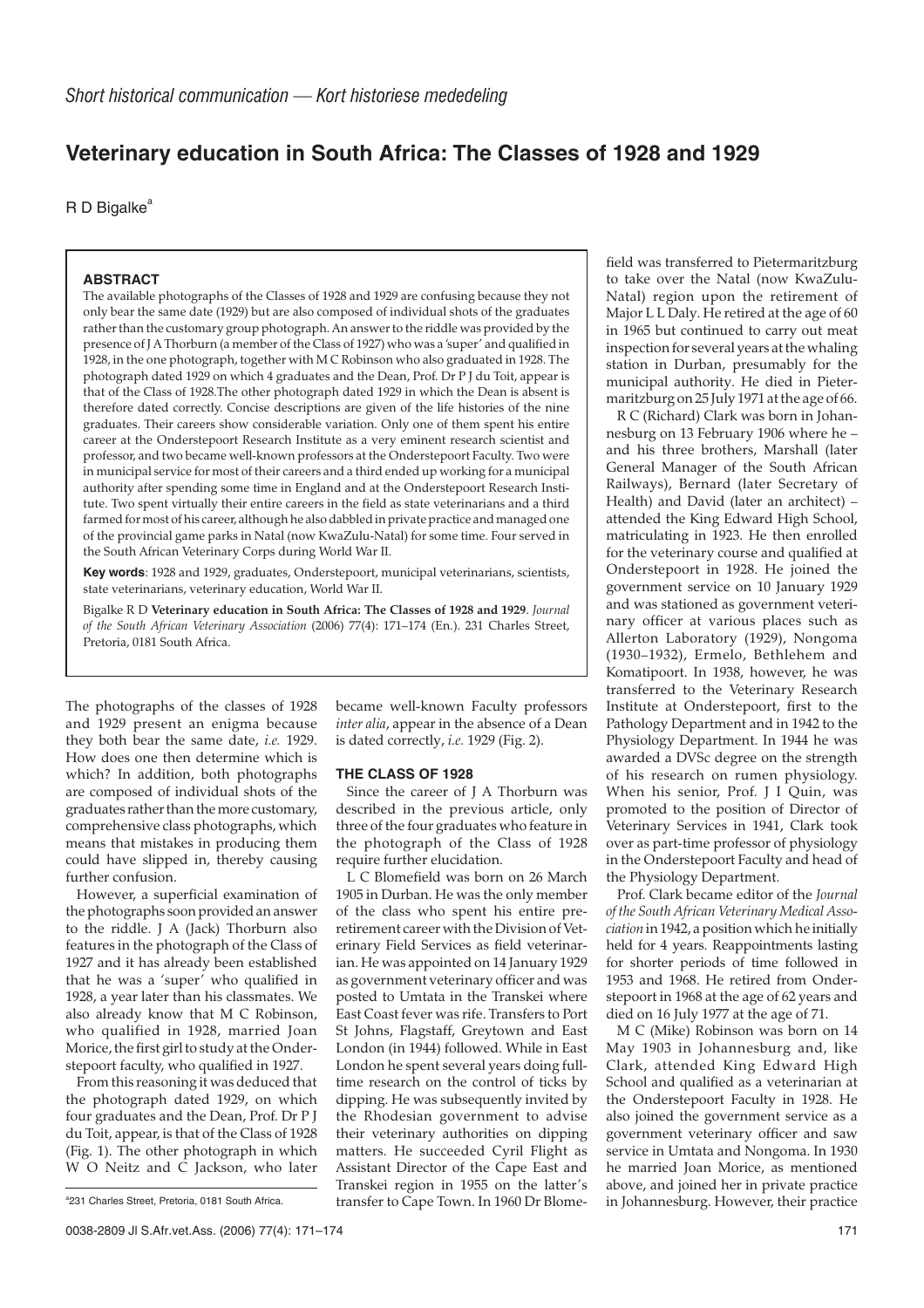

Fig. 1: **The Class of 1928.**

was short-lived because they closed it in 1935 when Mike joined the Municipal Service in Johannesburg. He served as a Captain in the South African Veterinary Corps in World War II. It is of interest to record that he was due to sail on the mule ship *SS Nirpura* to India, but the night before it departed he was replaced by Major A M Howie MRCVS. The ship was torpedoed on 3 March 1943 and Howie was one of many casualties. Dr Robinson's wife Joan (a member of the Class of 1927) died on 24 November 1944. He retired from the Johannesburg Municipal Service in 1960 and settled in Umkomaas, Natal, where he died on 23 March 1978 at the age of almost 75.

#### **THE CLASS OF 1929**

The first thing that strikes one about the current photograph of the Class of 1929 (Fig. 2) is the obvious youthfulness of one of the graduates, B M Horwitz. His position on the original photograph was indicated by a neatly tied scroll, which means that it was not possible to obtain a suitable photograph of him at the time that the compound picture (obviously composed of shots taken individually of the six graduates) was prepared. However, a school photograph of Dr Horwitz was recently obtained from his son through the initiative of Prof. Peter Belonje, which enabled Prof. Ken Pettey to complete the original picture. In fact, it is very likely that the latter was composed almost as an afterthought because most of the photographs were clearly taken several years after the graduation ceremony when the graduates were considerably older. Only one of them (W O Neitz) appears in graduation regalia.

B M (Bertie) Horwitz was born in East London on 17 October 1907 and matriculated at Selborne College in 1924 where he played for its first rugby team, as indicated by the only photograph of him which could be traced (Fig. 2). Like most of his predecessors, he also joined the government service shortly after qualifying in 1929 and was stationed at Allerton Laboratory as government veterinary officer until July 1931. He then tried his hand in practice in Port Elizabeth while also doing duty as a part-time municipal veterinarian. From 1937 to 1940 he was employed by the municipality on a fulltime basis. He then served in the South African Veterinary Corps in World War II. From 1944 to 1953 he was municipal veterinary officer in control of milk supply in Cape Town and was promoted to Director of the Municipal Abattoir in 1953 in which capacity he officiated until his retirement in 1968. Dr Horwitz then rejoined the government service and was *inter alia* involved with the drafting of the Animal Slaughter, Meat and Animal Products Act. In April 1973 he took up employment with the Department of Medical Microbiology at Tygerberg Hospital as infection control officer and died in office at Tygerberg Hospital on 1 April 1982 aged 74.

C (Cecil) Jackson was born in London



Fig. 2: **The Class of 1929.**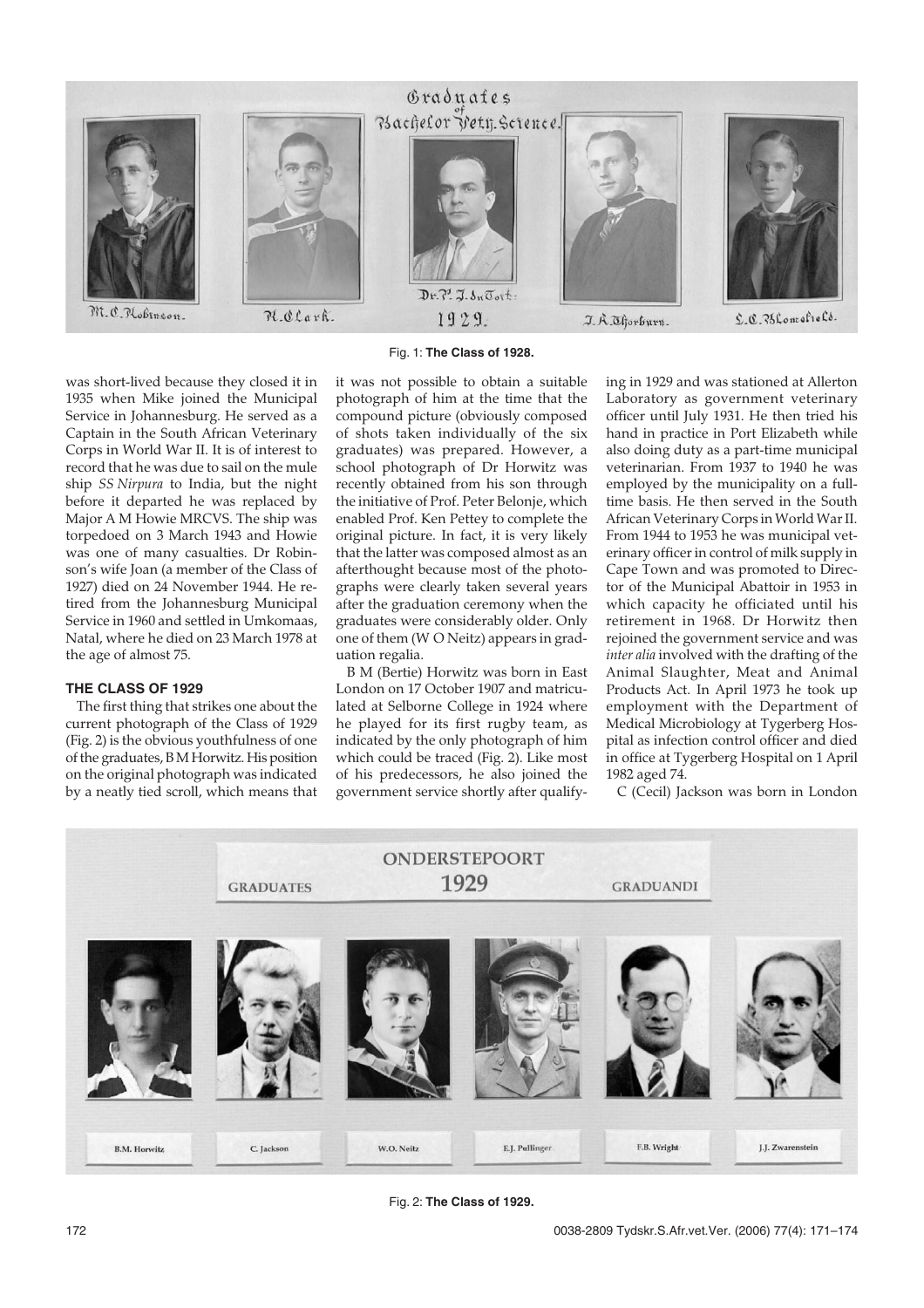on 10 May 1905. He initially studied veterinary anatomy and physiology at the Johannesburg University College, the predecessor of the University of the Witwatersrand, and obtained a BSc degree in 1924. After working as registrar to the Hon. Mr Justice R A Tindall, he enrolled at the Onderstepoort Faculty to qualify as a veterinarian at the end of 1929. Jackson started his veterinary career as a research officer at the Onderstepoort Veterinary Laboratory and part-time lecturer in Anatomy in 1930. In 1936, at the age of 31, he was not only awarded a DVSc degree for his classic thesis entitled 'The incidence and pathology of tumours of domesticated animals in South Africa' but was also appointed part-time professor of Anatomy in the faculty. [In those days all faculty posts were part-time positions.] He also took on the responsibility of an editor of the *Journal of the South African Veterinary Medical Association* at the end of the year, a position that he held for one year, but he was a member of the editorial committee from 1931 to 1948. He was a great lover of classical music and regularly gave small orchestral performances at his home to which interested students were invited.

Prof. Jackson remained professor of Anatomy at the Onderstepoort Faculty until he resigned in September 1955 at the age of 50. Thereafter he was variously employed, first at the Medical School of the University of Witwatersrand and then as senior fellow of the National Cancer Association of South Africa. He left South Africa for the United Kingdom in 1957 but returned to Africa the next year to head the pre-clinical veterinary school at Makerere College in Kampala, Uganda, where he also served as professor of Anatomy. In 1961 he accepted a post as principal research officer at the Biological Research Institute at Achimota in Ghana and became acting director the following year. He died in Ghana on 5 January 1965 at the age of 60.

W O (Willi, or Willem – his first name was Wilhelm) Neitz was one of the greatest research scientists ever produced by Onderstepoort. Born in Potgietersrus (now Makopane) on 17 November 1906, he was the youngest child of a German missionary from the Berlin Mission, which was situated in a semi-rural environment in the bushveld. As a child he often had to look on helplessly when livestock owned by his parents and local farmers died from especially tick-borne diseases. To quote from his own *curriculum vitae,* written in the third person, 'These scenes, and the ruination of many a hopeful farmer in the bushveld, created a lasting impression and caused him to study

veterinary science'. He received his schooling in Potgietersrus and matriculated in 1924. He then proceeded to study veterinary science and qualified at Onderstepoort in 1929. He was appointed research officer at the Onderstepoort Veterinary Laboratory under Prof. P J du Toit early in 1930. He never married and research became 'his passion'. He was awarded a DVSc degree in 1945 for the research work in which he demonstrated the multiplicity of immunogenically distinct bluetongue strains and the absolute necessity of producing a polyvalent vaccine. His scientific productivity is legendary. It spanned several veterinary disciplines, Neitz *inter alia* publishing 133 scientific articles up to 1971 of which several were monographs consisting of more than 100 pages. He shunned the European custom of adding his name to publications of his subordinates, as was done by some of his predecessors and earlier contemporaries at Onderstepoort. He held the positions of part-time professor of Protozoology and Virology from 1948–1957 at the Onderstepoort Faculty, part-time professor of Protozoology at same faculty from 1958–1968 and visiting professor at the Universidade Federale do Rio de Janeiro, Brazil from 1972–1979. Prof. Neitz died in his 73rd year in Pretoria on 18 August 1979 while on leave from Brazil.

Prof. Neitz served on many national and international scientific bodies such as the Expert Panel on Tick-borne Diseases of the FAO/OIE. He received several awards and other accolades, including the Senior Captain Scott Medal of the South African Biological Society in 1954; the 'Havenga-prys vir Geneeskunde' of the 'Suid Afrikaanse Akademie vir Wetenskap en Kuns' in 1957; the South Africa Medal for 1970 of the South African Association for the Advancement of Science; the Gold Medal of the South African Veterinary Association in 1971; and the degree DrMedVet *honoris causa* awarded by the Tierärtzliche Hochschule, Hannover, Germany in 1963.

E J Pullinger was born on 14 February 1906 in Johannesburg and completed his schooling at Oundle School in England in 1924. He graduated as veterinarian at the Onderstepoort Faculty in 1929 and then proceeded to England to register with the Royal College of Veterinary Surgeons as MRCVS. He was awarded the Clement Stephenson Research Scholarship in 1931 which enabled him to take a postgraduate Diploma in Bacteriology (Dip Bac), awarded in 1933, at the London University. Dr Pullinger spent the next 4 years of his career at the Royal Veterinary College as lecturer in Bacteriology and as a research assistant. On his return to

South Africa he worked at the Onderstepoort Veterinary Laboratory as research officer until 1939 when he joined the Johannesburg Municipal Service. From 1940–1946 he saw active service as a major in the South African Veterinary Corps during World War II, when the photograph appearing in the compound picture of the class was obviously taken. After the war he was appointed Assistant Director of the Johannesburg Municipal Abattoir. He died on 10 November 1959 in Johannesburg aged 53. One of his sons, 'Pat', was to follow in his father's footsteps by qualifying as a veterinarian in 1963.

F B (Bob) Wright. After qualifying in 1929, Felix Wright worked briefly as a government veterinary surgeon in Estcourt and later as a private practitioner based on a farm south of Estcourt. A serious accident, which left his arms badly burnt, made him give up practice and he accepted a job with the Natal Parks Board, managing the Kamberg Nature Reserve and its visitors' rest camp. He also managed a small pack of hounds with which he hunted jackals on behalf of the Kamberg and Underberg farmers' associations. A fine horseman, his hunt was for some years the most successful killer of jackals in the whole of South Africa. There is no information as to how he acquired the nickname 'Bob', but he was known by this name throughout the Natal Midlands, even by the Zulus of the area who called him 'Ubobrite'. Several classes of students may recall him as a meticulous but fair examiner in Animal Management for the Faculty, a chore which he looked upon as a privilege. He retired to a farm near Nottingham Road where he lived with his wife 'Winnie' until his death. The dates of his birth and death could not be traced.

J J (Swarie) Zwarenstein was born in Lydenburg on 20 January 1905 and graduated as veterinarian from the Onderstepoort Faculty in 1929. He then joined the state service as government veterinary officer and was stationed at the Allerton Laboratory, Onderstepoort, Nongoma and Eshowe during his career, most of which was spent in the Division of Veterinary Field Services in which he rose to the rank of Sub Director, later known as Assistant Director. He served as an officer in the South African Veterinary Corps during World War II. Dr Zwarenstein retired in 1965 at the age of 60, but was immediately reappointed as poultry pathologist at the Allerton Laboratory. In 1972 he was invited to join Rainbow Chicken Farms with which he was associated until the time of his death in Johannesburg on 2 February 1974, after a short illness, at the age of 69.